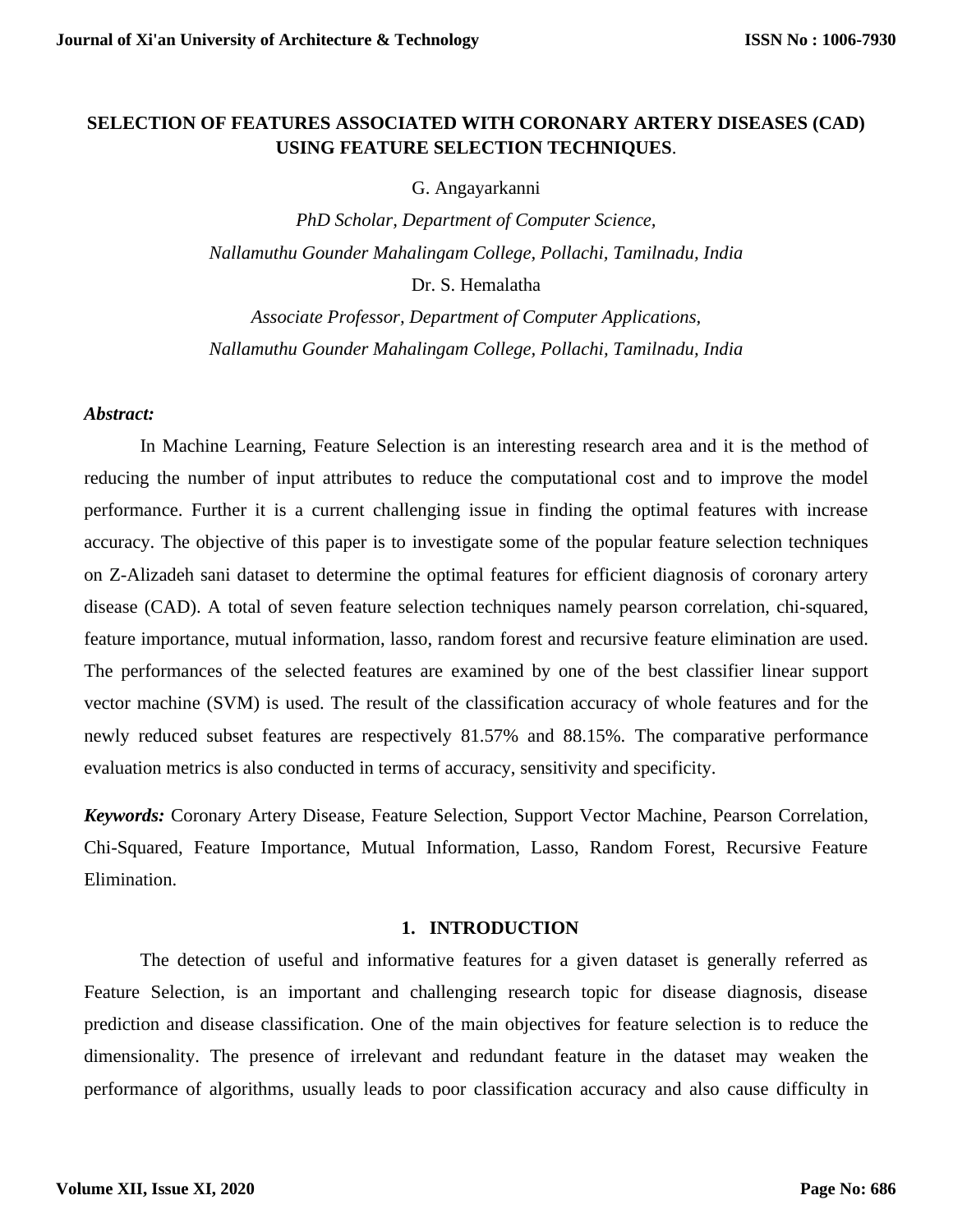understanding the information behind data. Feature Selection is consider as a fundamental problem and its role is critical in machine learning especially in the context associated with the irrelevant features [1]. Feature Selection methods use an evaluation measure to allocate scores to features and these scores are allocated according to the importance of features in determining the target labels. If the problem target is the disease diagnosis means there is a possible to identify the important features for that disease, which will help the physicians to diagnosis and treat disease using more efficient methods. Therefore most researchers used feature selection methods to identify important feature for diagnosing CAD. Feature Selection technique can improve learning performance, reduces computational complexity, building better systematic models and decrease the required storage. The feature selection technique in machine learning can be broadly classified into three categories: Filter Method, Wrapper Method and Embedded Method.

### **1.1 FILTER FEATURE SELECTION METHODS**

Filter Methods are good for eliminating redundant, irrelevant, constant and duplicated features. Filter Approaches use an evaluation function supported the general characteristics of the dataset, by not considering any classification algorithm to select the subset of attributes or certain attributes. In this paper we investigate the filter based technique because it works faster, not dependent on classifiers, more scalable and less computational expense while dealing high dimensional data than wrapper based methods. Filter Feature Selection (FFS) technique is broadly classified into two categories such as i) Filter based Feature Ranking and ii) Filter based Subset Selection.

### **A. Filter based Feature Ranking (FBFR)**

This technique rank features independently without involving any learning algorithm. Feature ranking consists of scoring each feature consistent with a specific method, and then selecting important features according to their scores [2]. Some commonly used filter-based feature ranking techniques are i) Statistics Based Scores: Chi-Square, Correlation and Clustering Variation ii) Probability Based Scores: Probabilistic Significance, InformationGain (IG), GainRatio and Symmetrical Uncertainty and iii) Instance-Based Techniques: ReliefF and ReliefFW iv) Classifier-based Techniques: OneRule [3].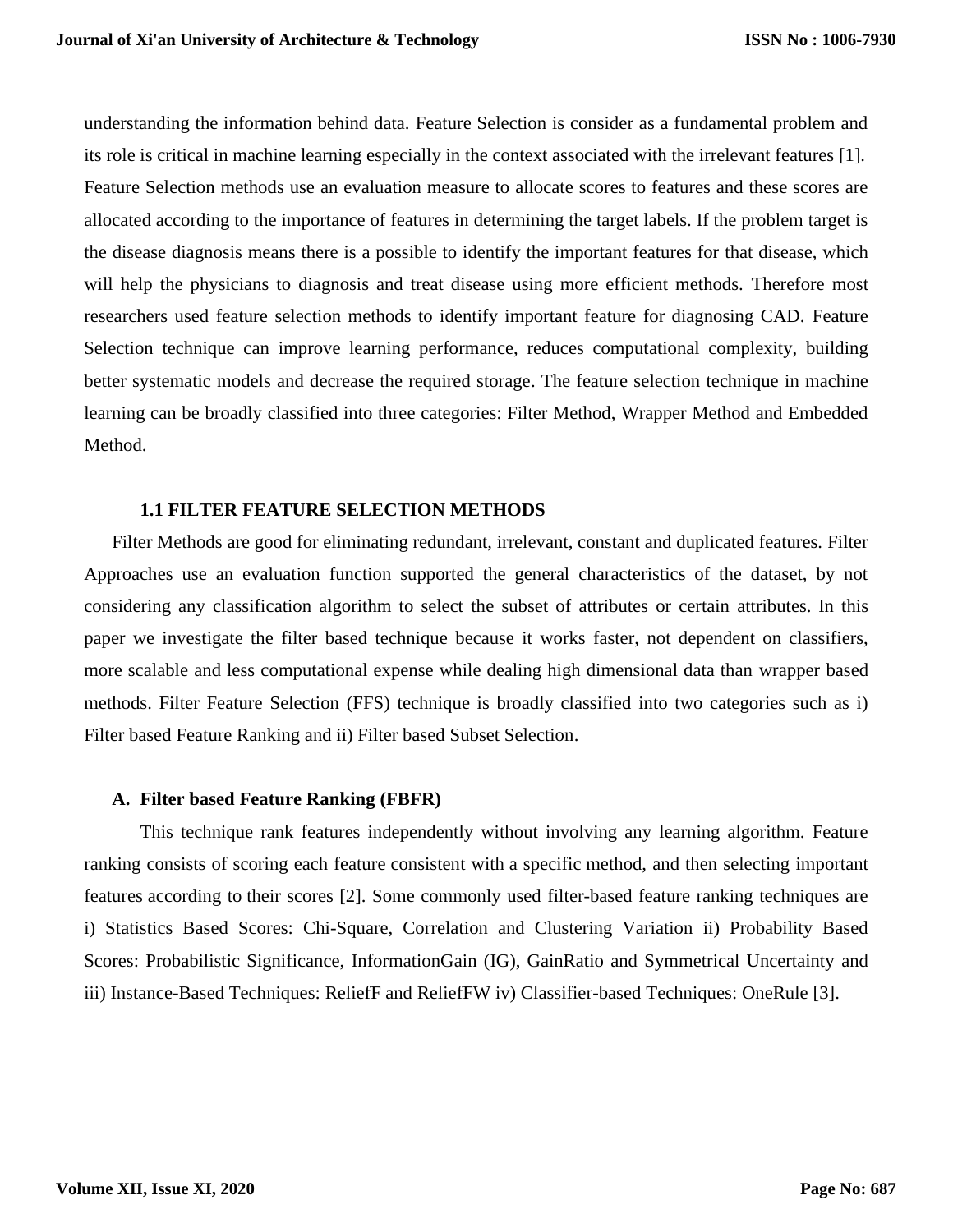### **B. Filter based Subset Selection (FBSS)**

This technique estimate the group of features simultaneously rather than each individual feature like filter based feature ranking techniques and have the advantage of being able to select unique feature and detect redundant feature among features compares to ranking technique which evaluates each feature individually. The benefit of detecting redundant features is useful in reducing the size and improves the clear understanding of the final classification model [4]. Some commonly used filter based subset selection techniques are i) Correlation subset-based techniques and ii) Consistency subset-based technique. In Correlation based feature selection, the most important features are identified on the basis of high correlation and the remaining low correlated features are ignored for processing the model. In Consistency based feature selection, the most important features are identified on the basis of consistency values of each feature [5].

# **1.2 WRAPPER FEATURE SELECTION METHODS**

Wrapper method will detect interaction between variables and evaluates all possible combination of subsets based on the classifier performance for classification tasks and clustering algorithm for clustering task. The evaluation is repeated for every subset, and therefore the subset generation depends on the search strategy, within the same way like filters. Wrapper Methods are slower in finding sufficiently good subsets and the computational cost is high while dealing large number of features than filters methods. Some of the wrapper methods are i) forward selection ii) backward elimination iii) recursive feature elimination and iv) bi-directional elimination (stepwise elimination) and v) exhaustive feature selection(subset selection).

## **1.3 EMBEDDED FEATURE SELECTION METHODS**

Embedded Method combines the qualities of both filter and wrapper methods and it complete the feature selection process within the development of the machine learning algorithm itself. In other words, this method performs feature selection during the model training, which is why we call them embedded methods. A learning algorithm takes advantage of its own variable selection process and performs feature selection and classification or regression at an equivalent time. Embedded Method works faster and more accurate than filter method. Some commonly used embedded methods are i) lasso and ii) ridge regression are having inbuilt penalization function to reduce overfitting.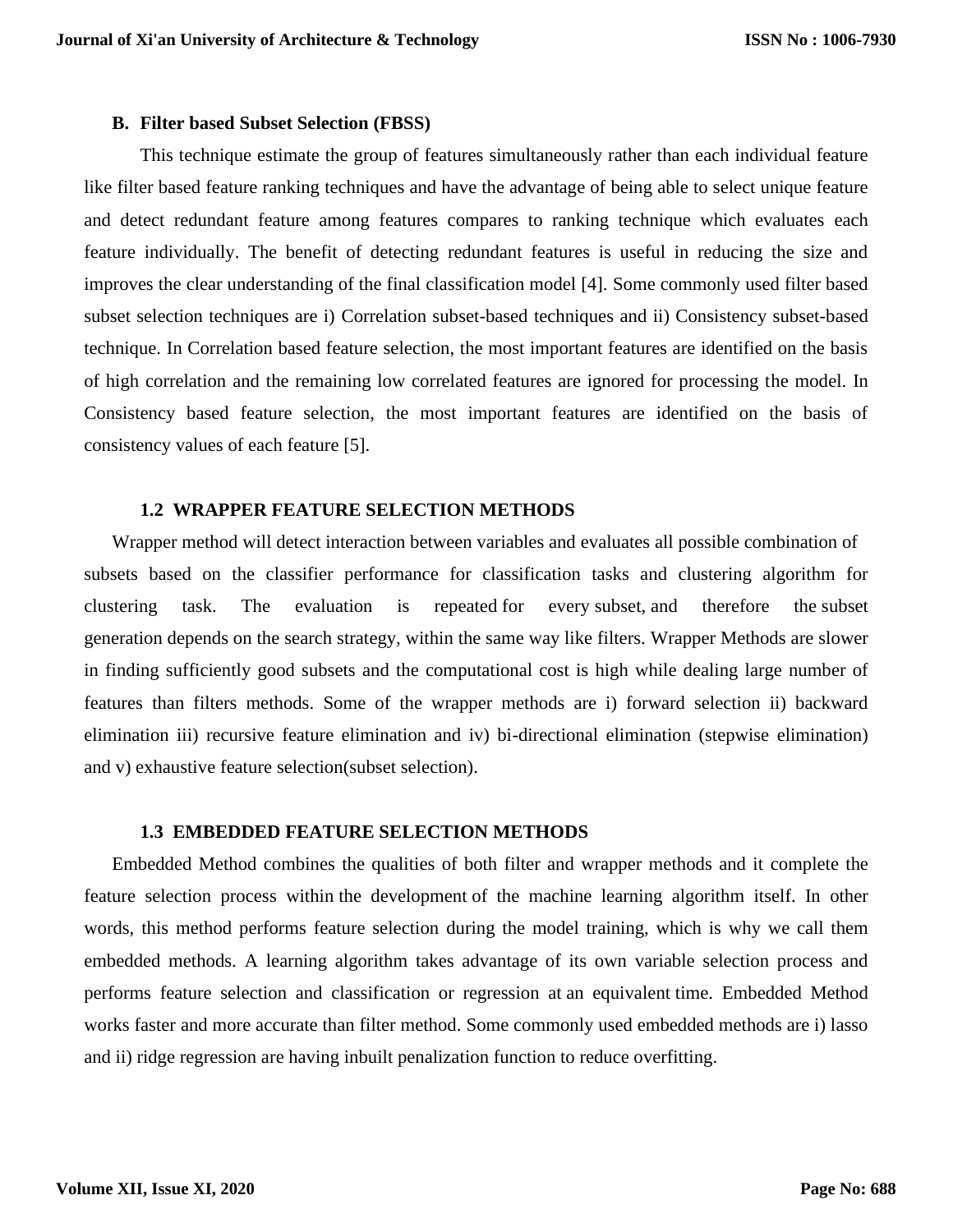# **2. RELATED WORK**

**Table 1.** Summarizes several existing work associated with the feature selection methodologies related to coronary artery disease.

| S.No           | Author                                                                                                                                                           | Objective                                                                                                                                                                                     | Dataset                                                     | <b>Feature Selection</b><br>Methods /<br>Techniques                                               |
|----------------|------------------------------------------------------------------------------------------------------------------------------------------------------------------|-----------------------------------------------------------------------------------------------------------------------------------------------------------------------------------------------|-------------------------------------------------------------|---------------------------------------------------------------------------------------------------|
| $\mathbf{1}$   | F Ghasemi et<br>al $[6]$                                                                                                                                         | Feature Selection in Pre-Diagnosis Heart<br>Artery Disease Detection<br>Coronary<br>(2020)                                                                                                    | Shahid Rajaee<br>Hospital                                   | Information Gain &<br>Gini Index                                                                  |
| $\mathfrak{2}$ | Al-Tashi Q et<br>al [7]                                                                                                                                          | Feature Selection Method Based on<br>Grey Wolf Optimization for Coronary<br>Artery Disease Classification (2018)                                                                              | <b>Cleveland Heart</b><br>disease dataset                   | Grey Wolf<br>Optimization<br>(GWO)                                                                |
| 3              | <b>B.</b> Kolukisa<br>et al $[8]$                                                                                                                                | Evaluation of Classification Algorithms,<br>Linear Discriminant Analysis and a New<br>Hybrid Feature Selection Methodology<br>for the Diagnosis of Coronary Artery<br>Disease (2018)          | Cleveland, Z-<br>Alizadehsani and<br><b>African Dataset</b> | <b>Hybrid Feature</b><br>Selection<br>$(CS+IG+GR+RF)$                                             |
| $\overline{4}$ | J. Vijayashree<br>at al $[9]$                                                                                                                                    | A Machine Learning Framework for<br>Feature Selection in Heart Disease<br>Classification Using Improved Particle<br>Optimization with<br>Swarm<br>Support<br>Vector Machine Classifier (2018) | Cleveland<br>heart disease<br>database                      | PSO-SVM is best                                                                                   |
| 5              | C. B.<br>Gokulnath et<br>al $[10]$                                                                                                                               | An optimized feature selection based on<br>genetic approach and support vector<br>machine for heart disease (2018)                                                                            | Cleveland heart<br>disease database                         | Genetic Algorithm<br>with SVM                                                                     |
| 6              | Application Of Ensemble Algorithm<br>C.-J. Qin et<br>Integrating Multiple Criteria Feature<br>al [11]<br>Selection In Coronary Heart disease<br>Detection (2017) |                                                                                                                                                                                               | Z-Alizadeh Sani<br><b>CHD</b> dataset                       | Filter FS Method (<br>ANOVA, MI, CS)<br>and Embedded FS<br>Method (SVM.coef,<br>RF.coef, LR.coef) |
| 7              | R. El-Bialy<br>et al $[12]$                                                                                                                                      | Feature Analysis of Coronary Artery<br>Heart Disease Data Sets (2015)                                                                                                                         | Cleveland,<br>Hungarian, V.A and<br><b>Statlog Dataset</b>  | $C4.5$ , Fast<br>Decision Tree and<br><b>Association Rules</b>                                    |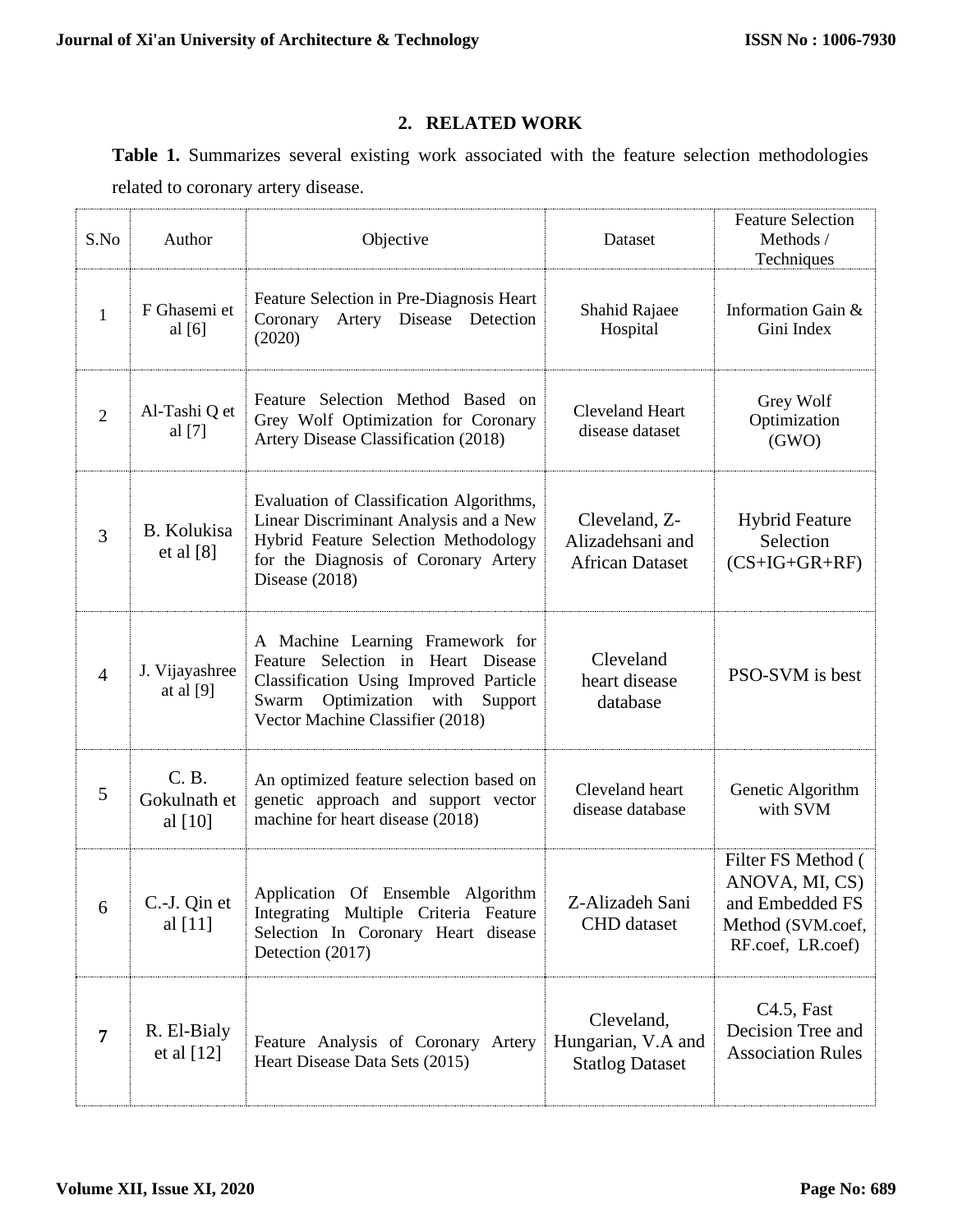| 8  | N.A.<br>Setiawan et<br>al $[13]$ | Benchmarking of Feature Selection<br>Techniques for Coronary Artery Disease<br>Diagnosis (2014)                                                                                                    | <b>Cleveland Dataset</b>                                                   | MFS, CFS, WFS<br>and RST                                         |
|----|----------------------------------|----------------------------------------------------------------------------------------------------------------------------------------------------------------------------------------------------|----------------------------------------------------------------------------|------------------------------------------------------------------|
| 9  | Mokeddem<br>S et al [14]         | Supervised<br>Feature<br>Selection<br>For<br>Diagnosis Of Coronary Artery Disease<br><b>UCI CAD</b> dataset<br>Based On Genetic Algorithm (2013)                                                   |                                                                            | Genetic<br>Algorithm (GA)<br>wrapped Bayes<br>Naive (BN) is best |
| 10 | Alizadehsani<br>R et al $[15]$   | Diagnosis of Coronary Artery Disease<br>Using Data Mining Techniques Based<br>on Symptoms and ECG Features (2012)                                                                                  | Shaheed Rajaei<br>Cardiovascular,<br>Medical and<br><b>Research Center</b> | Ensemble<br>Algorithm (SMO<br>$&$ NB)                            |
| 11 | Alizadehsani<br>R et al $[16]$   | Diagnosis of Coronary Artery Disease<br>Using Data Mining Based on Lab Data<br>and Echo Features (2012)                                                                                            | Shaheed Rajaei<br>Cardiovascular,<br>Medical and<br><b>Research Center</b> | Ensemble<br>Algorithm (SMO<br>$&$ NB)                            |
| 12 | Rajeswari K<br>et al [17]        | Feature Selection in Ischemic Heart<br>Disease Identification using Feed<br>Forward Neural Networks (2012)                                                                                         | <b>Hospital Data</b>                                                       | Multilayer Feed<br><b>Forward Neural</b><br><b>Network</b>       |
| 13 | M. Anbarasi<br>et al $[18]$      | Enhanced prediction of heart disease<br>with feature subset selection using<br>genetic algorithm (2010)                                                                                            | <b>Cleveland Heart</b><br><b>Disease</b><br>database                       | Genetic Algorithm                                                |
| 14 | I. Babaoglu<br>et al [19]        | A comparison of feature selection<br>models utilizing binary particle swarm<br>optimization and genetic algorithm in<br>determining coronary artery disease<br>using support vector machine (2010) | Patient Data with<br>EST and coronary<br>angiography                       | BPSO, GA and<br><b>SVM</b> (All<br>Features)                     |

The abbreviation used in the table 1 are: **GA** – Genetic Algorithm, **SVM** – Support Vector Machine, **MLP** – Multi Layer Perceptron, **DT** – Decision Tree, **BFS** – Best First Search, **SFFS** - Sequential Floating Forward Search, **BPSO** – Binary Particle Swarm Optimization, **NB** – Naive Bayes, **SMO** – Algorithm for training SVM, **CS** – ChiSquared, **GR** – Gain Ratio, **IG** – InfoGain, **RF** – ReliefF, **LR** – Logistic Regression, **MFS** - Motivated Feature Selection ,**CFS** - Correlation based Feature Selection, **WFS** - Wrapper based Feature Selection **RST**- Rough Set based Feature Selection

# **3. METHODOLOGY**

The proposed work related workflow is illustrated and displayed as within the following figure 1, and also this may be considered as proposed system methodology. The proposed work is divided into three levels. In the first level: Data Input process, Data Preprocessing (if the data contains missing value), Extraction of useful features using Feature Selection Techniques and finally the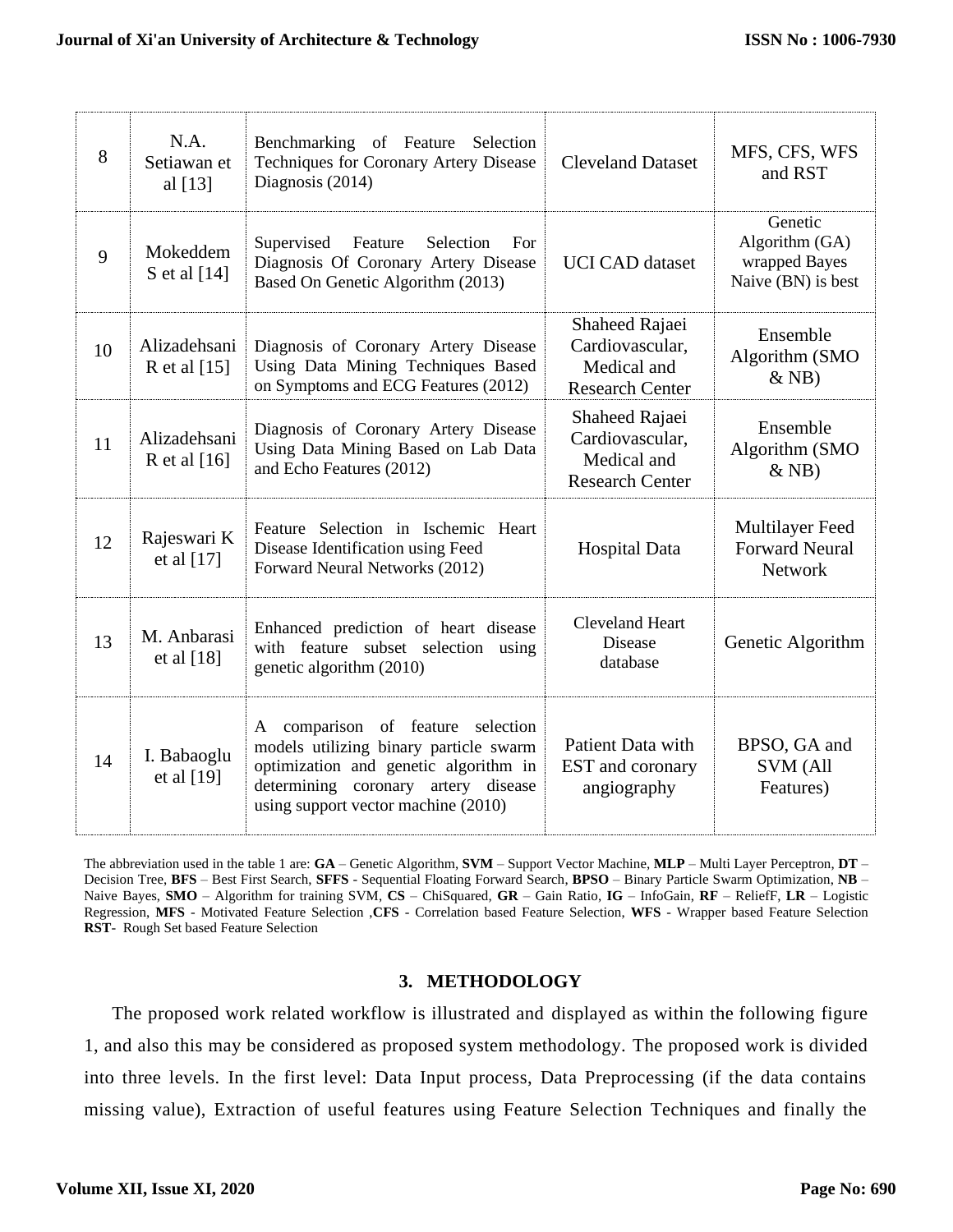verification of useful features using Feature Evaluation & Validation using either ranking or by fixing threshold value. At the second level the dataset is divided into train data and test data with the selected features which will be applied to the traditional machine learning algorithm and compute the performance metrics. At the third level the proposed hybrid machine learning algorithm will be applied and compute the performance metrics. Finally the comparison will be displayed.



#### **3.1 Block Diagram of Proposed Methodology**

*Fig 1: Proposed System Block Diagram*

### **3.2 Dataset**

The dataset named Z-Alizadeh Sani heart disease was collected from 303 patients annotated with 56 features; 55 of them were consider as input and one as output and also contains two main classes: CAD and Normal. Out of 55 features 29 integer, 5 float, and 21 categorical features with 216 CAD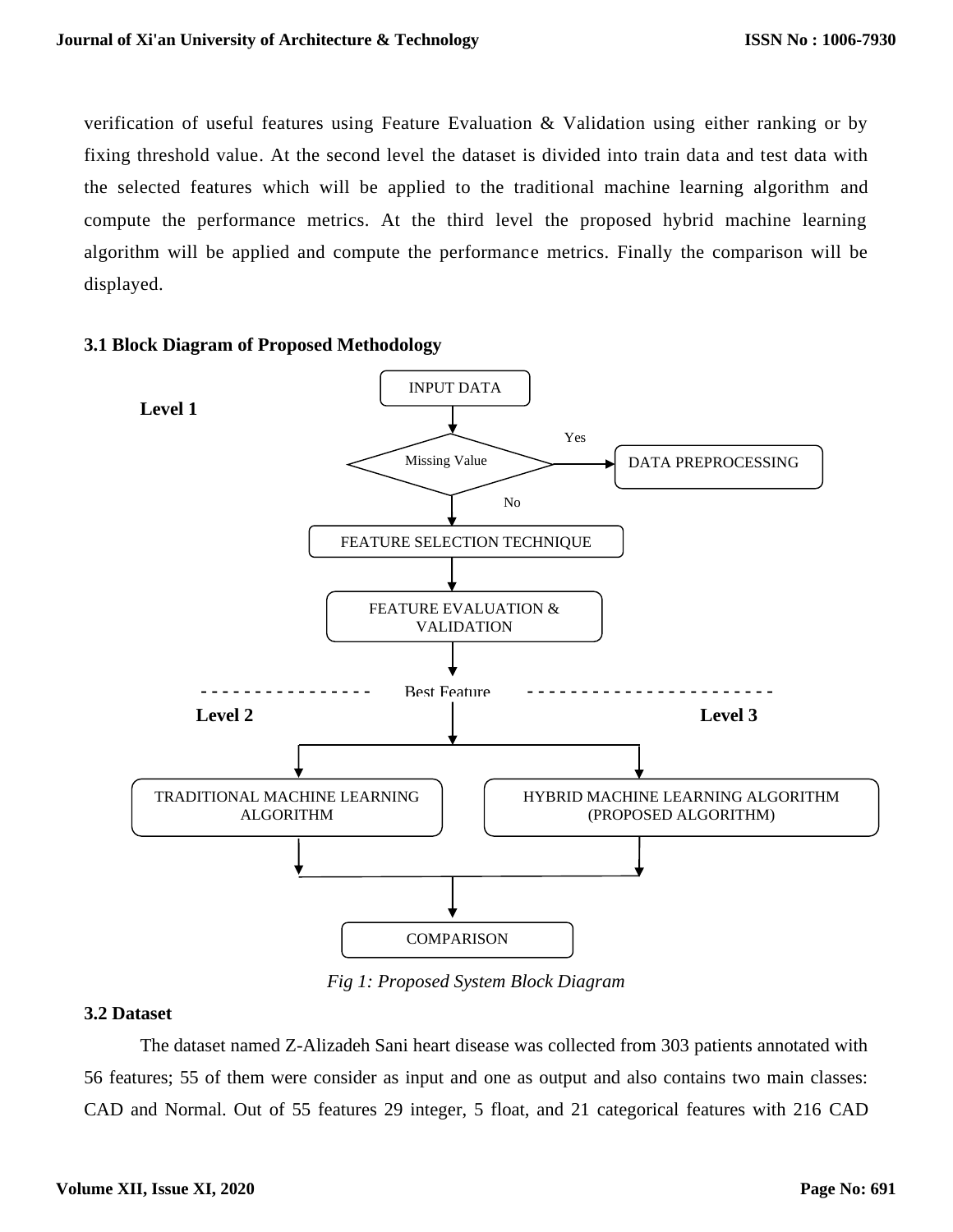(sick) and 87 Normal (non CAD) patients. There is no missing data in the dataset but there is a need to transform the data fields into numerical for applying statistical feature selection technique. This dataset contains four main types of features: (1) demographic, (2) ECG, (3) symptoms and examination and (4) laboratory and echo. If a patient had the diameter that was >= to 50%, then he/she was categorized as a CAD patient, otherwise as a Normal patient.

# **3.3 Encoding and Feature Selection Methods**

The Dataset contains some of the categorical values described have a small number of unique values so categorical encoding concept is employed which makes the machine learning algorithms to not overfit to unique values. Converting these categorical values into binary values allows the algorithms to process the data a less biased manner without losing any of the information.

In this paper we are investigating seven feature selection methods like pearson correlation, chisquared, feature importance, mutual information, lasso, random forest and recursive feature elimination to the dataset for obtaining top 27 (50% features of the dataset) highly correlated dependent feature with the target feature and rank among the 27 features to select best features. Here the threshold value is set to 0.8, the features which are correlated greater than or equal to threshold value identified by correlation heatmap are removed from the dataset for effective accuracy result.

**Pearson Correlation:** Pearson correlation coefficient is a filter based feature selection method

for understanding a feature's relation to the response variable / target variable. It is used to measure the linear relationship between two variables. The absolute value of the pearson's correlation between the numerical features and target in the dataset were checked and keep the top 27 features based on the criteria. The formula for pearson correlation coefficient is

$$
r = \frac{\sum (x - \overline{x})(y - \overline{y})}{\sqrt{\sum (x - \overline{x})^2 \sum (y - \overline{y})^2}}
$$

**Chi Squared:** Chi-Square test is a filter based feature selection method and it calculates the chisquare metric between the numerical variables and the target, it only selects the variable with the high chi-squared values. Chi-squared is a statistical test compares the observed distribution between target and the various features in the dataset.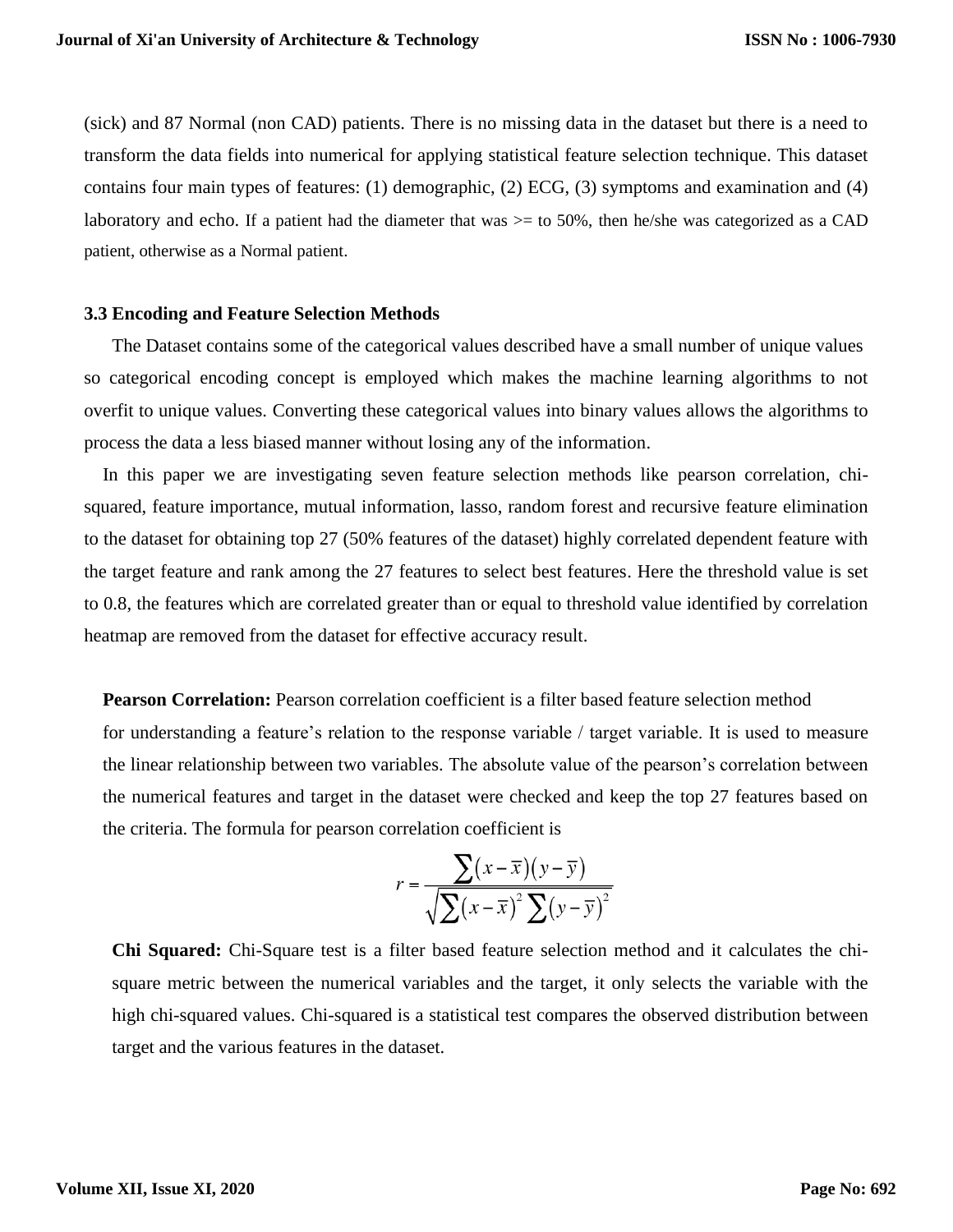$$
\chi_c^2 = \sum \frac{(O_i - E_i)^2}{E_i}
$$

**Extra Tree Classifier:** Extra Tree Classifier is a type of ensemble algorithm which combines the predictions from multiple trees. ETC is similar to the random forest and differs in the way of constructing decision tree in the forest. This technique gives you a score for each features of data, higher the score more relevant it is. To perform feature selection using ETC, each feature is ordered in descending order consistent with the Gini Importance of every feature and therefore the user selects the highest k features consistent with their choice.

**Mutual Information:** MI between two variables is a non negative value, which measures the dependency between two random variables X and Y. It is equal to zero if and only if two random variables are independent and higher values means higher dependency. It can reduce data dimension successfully and maintain or improve the accuracy of classification over by a set of all features. The mutual information is given by

**Recursive Feature Elimination**: RFE is a popular wrapper based feature selection method considers the selection of set of features as a search problem. The goal of this method is to take features recursively by considering smaller and smaller sets of features. The estimator is first trained with the initial set of features and then the importance of each and every feature is obtained either through a feature\_importances\_ attribute or a coef\_attribute. Then, the smallest amount of important features is pruned from current set of features. That procedure is recursively repeated on the pruned set until the specified number of features to pick is eventually reached.

**Lasso:** Lasso (least absolute shrinkage and selection operator) is a embedded method and it use a algorithm that have built in feature selection methods and forces a lot of features to be zero. It provides good prediction accuracy because removing and shrinking the coefficients can reduce the variance without extensive increase of the bias, this is very useful when we have a large number of features and smaller number of observation.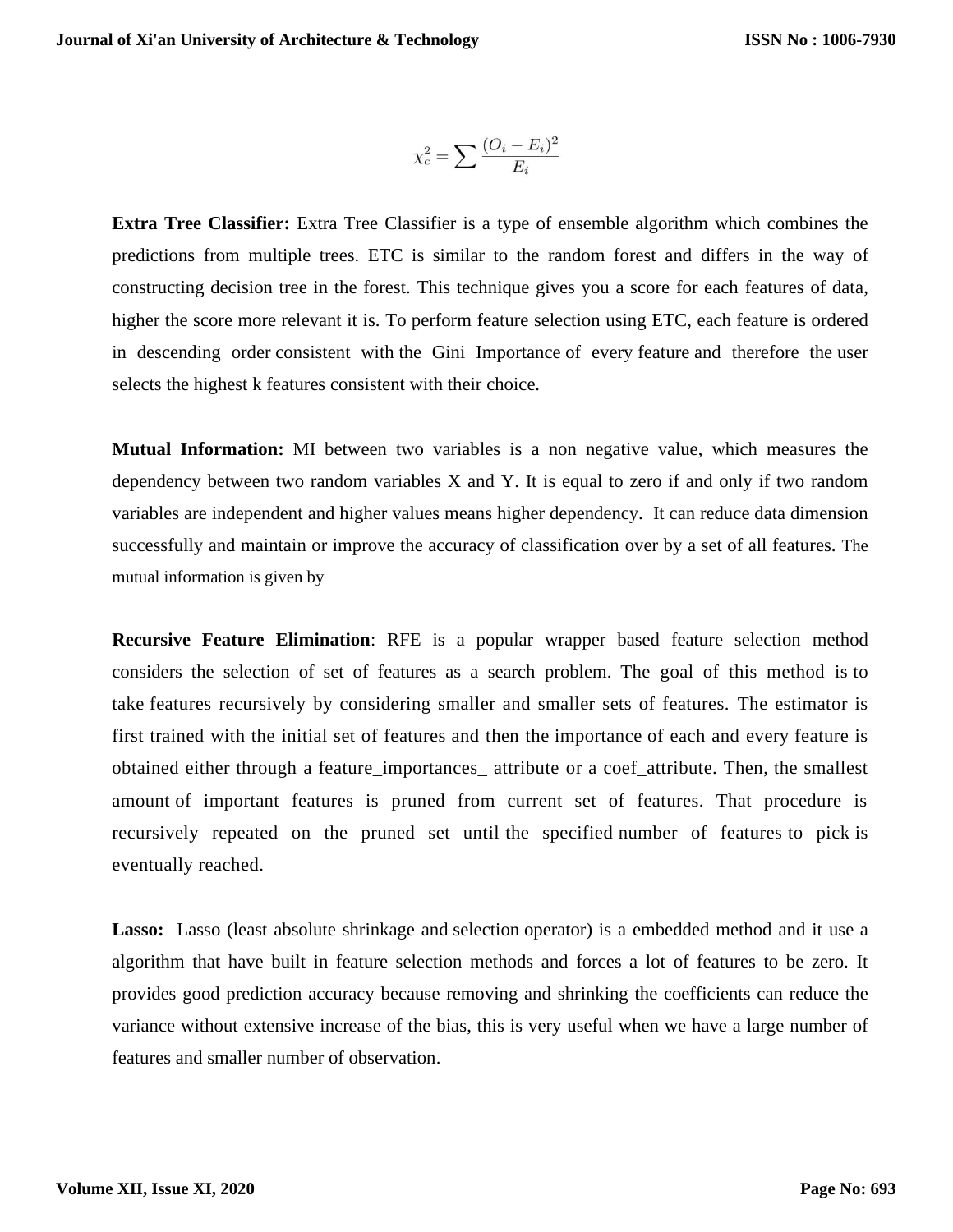**Tree Based (Random Forest):** It is an ensemble tree based algorithm and contains set of decision trees. First it selects random samples from the given dataset and for each sample. It construct a decision tree and get a prediction result from each of the decision tree and also performs the prediction result with the most votes as a final one.

# **4. EXPERIMENTAL RESULT**

Table 2: Top most 50% of features relevant to CAD are selected using seven feature selection methods mentioned above are marked as True otherwise False. After evaluation count the number of true values

| <b>Features</b>           | <b>Pearson</b>            | $Chi-2$                   | <b>RFE</b>                | Logistic                  | RF                        | <b>ETC</b>                | MI                        | <b>Total</b>     |
|---------------------------|---------------------------|---------------------------|---------------------------|---------------------------|---------------------------|---------------------------|---------------------------|------------------|
| Age                       | <b>TRUE</b>               | <b>TRUE</b>               | <b>TRUE</b>               | <b>TRUE</b>               | <b>TRUE</b>               | <b>TRUE</b>               | <b>TRUE</b>               | $\boldsymbol{7}$ |
| <b>HTN</b>                | <b>TRUE</b>               | <b>TRUE</b>               | <b>TRUE</b>               | <b>TRUE</b>               | <b>TRUE</b>               | <b>TRUE</b>               | <b>TRUE</b>               | $\boldsymbol{7}$ |
| <b>BP</b>                 | <b>TRUE</b>               | <b>TRUE</b>               | TRUE                      | <b>TRUE</b>               | <b>TRUE</b>               | <b>TRUE</b>               | <b>TRUE</b>               | $\boldsymbol{7}$ |
| <b>Typical Chest Pain</b> | <b>TRUE</b>               | <b>TRUE</b>               | <b>TRUE</b>               | <b>TRUE</b>               | <b>TRUE</b>               | <b>TRUE</b>               | <b>TRUE</b>               | $\boldsymbol{7}$ |
| Nonanginal                | <b>TRUE</b>               | TRUE                      | <b>TRUE</b>               | <b>TRUE</b>               | <b>TRUE</b>               | <b>TRUE</b>               | <b>TRUE</b>               | $\boldsymbol{7}$ |
| Tinversion                | <b>TRUE</b>               | <b>TRUE</b>               | <b>TRUE</b>               | <b>TRUE</b>               | <b>TRUE</b>               | <b>TRUE</b>               | <b>TRUE</b>               | $\boldsymbol{7}$ |
| EF-TTE                    | <b>TRUE</b>               | <b>TRUE</b>               | <b>TRUE</b>               | <b>TRUE</b>               | <b>TRUE</b>               | <b>TRUE</b>               | <b>TRUE</b>               | $\boldsymbol{7}$ |
| Region RWMA               | <b>TRUE</b>               | <b>TRUE</b>               | TRUE                      | <b>TRUE</b>               | <b>TRUE</b>               | <b>TRUE</b>               | <b>TRUE</b>               | $\boldsymbol{7}$ |
| DM                        | <b>TRUE</b>               | <b>TRUE</b>               | <b>TRUE</b>               | <b>TRUE</b>               | $\boldsymbol{\mathrm{F}}$ | <b>TRUE</b>               | <b>TRUE</b>               | 6                |
| Dyspnea                   | <b>TRUE</b>               | <b>TRUE</b>               | <b>TRUE</b>               | <b>TRUE</b>               | $\boldsymbol{\mathrm{F}}$ | <b>TRUE</b>               | <b>TRUE</b>               | 6                |
| Atypical                  | <b>TRUE</b>               | <b>TRUE</b>               | TRUE                      | F                         | <b>TRUE</b>               | TRUE                      | <b>TRUE</b>               | $\sqrt{6}$       |
| $\mathcal{T}\mathcal{G}$  | <b>TRUE</b>               | $\boldsymbol{\mathrm{F}}$ | <b>TRUE</b>               | <b>TRUE</b>               | <b>TRUE</b>               | <b>TRUE</b>               | <b>TRUE</b>               | $\sqrt{6}$       |
| <b>ESR</b>                | <b>TRUE</b>               | <b>TRUE</b>               | <b>TRUE</b>               | <b>TRUE</b>               | <b>TRUE</b>               | <b>TRUE</b>               | $\mathbf{F}$              | $\sqrt{6}$       |
| K                         | TRUE                      | $_{\rm F}$                | <b>TRUE</b>               | <b>TRUE</b>               | <b>TRUE</b>               | <b>TRUE</b>               | <b>TRUE</b>               | $\boldsymbol{6}$ |
| PR                        | <b>TRUE</b>               | $\mathbf F$               | <b>TRUE</b>               | <b>TRUE</b>               | <b>TRUE</b>               | <b>TRUE</b>               | $\mathbf{F}$              | 5                |
| Q Wave                    | TRUE                      | <b>TRUE</b>               | TRUE                      | <b>TRUE</b>               | F                         | $\boldsymbol{\mathrm{F}}$ | <b>TRUE</b>               | 5                |
| St Elevation              | <b>TRUE</b>               | <b>TRUE</b>               | <b>TRUE</b>               | <b>TRUE</b>               | ${\bf F}$                 | $\mathbf F$               | <b>TRUE</b>               | $\sqrt{5}$       |
| St Depression             | <b>TRUE</b>               | <b>TRUE</b>               | <b>TRUE</b>               | <b>TRUE</b>               | $\boldsymbol{\mathrm{F}}$ | TRUE                      | $\boldsymbol{\mathrm{F}}$ | $\sqrt{5}$       |
| Poor R Progression        | <b>TRUE</b>               | <b>TRUE</b>               | TRUE                      | <b>TRUE</b>               | F                         | $\mathbf F$               | <b>TRUE</b>               | $\sqrt{5}$       |
| <b>FBS</b>                | <b>TRUE</b>               | <b>TRUE</b>               | $\boldsymbol{\mathrm{F}}$ | $\boldsymbol{F}$          | <b>TRUE</b>               | <b>TRUE</b>               | <b>TRUE</b>               | $\sqrt{5}$       |
| H B                       | $\boldsymbol{\mathrm{F}}$ | ${\bf F}$                 | <b>TRUE</b>               | <b>TRUE</b>               | <b>TRUE</b>               | <b>TRUE</b>               | $\mathbf F$               | $\overline{4}$   |
| Lymph                     | <b>TRUE</b>               | $\boldsymbol{\mathrm{F}}$ | F                         | ${\rm F}$                 | <b>TRUE</b>               | <b>TRUE</b>               | <b>TRUE</b>               | $\overline{4}$   |
| Neut                      | <b>TRUE</b>               | $\mathbf F$               | <b>TRUE</b>               | $\boldsymbol{\mathrm{F}}$ | <b>TRUE</b>               | <b>TRUE</b>               | $\boldsymbol{\mathrm{F}}$ | $\overline{4}$   |
| PLT                       | <b>TRUE</b>               | $\boldsymbol{\mathrm{F}}$ | <b>TRUE</b>               | ${\bf F}$                 | <b>TRUE</b>               | <b>TRUE</b>               | $\mathbf{F}$              | $\overline{4}$   |
| <b>BMI</b>                | ${\bf F}$                 | ${\bf F}$                 | ${\bf F}$                 | ${\bf F}$                 | <b>TRUE</b>               | <b>TRUE</b>               | <b>TRUE</b>               | $\mathfrak{Z}$   |
| <b>CRF</b>                | <b>TRUE</b>               | <b>TRUE</b>               | ${\bf F}$                 | ${\bf F}$                 | $\boldsymbol{\mathrm{F}}$ | $\boldsymbol{\mathrm{F}}$ | <b>TRUE</b>               | $\mathfrak 3$    |

for each attributes and extracts the attributes having the ranking value of 7, 6 etc.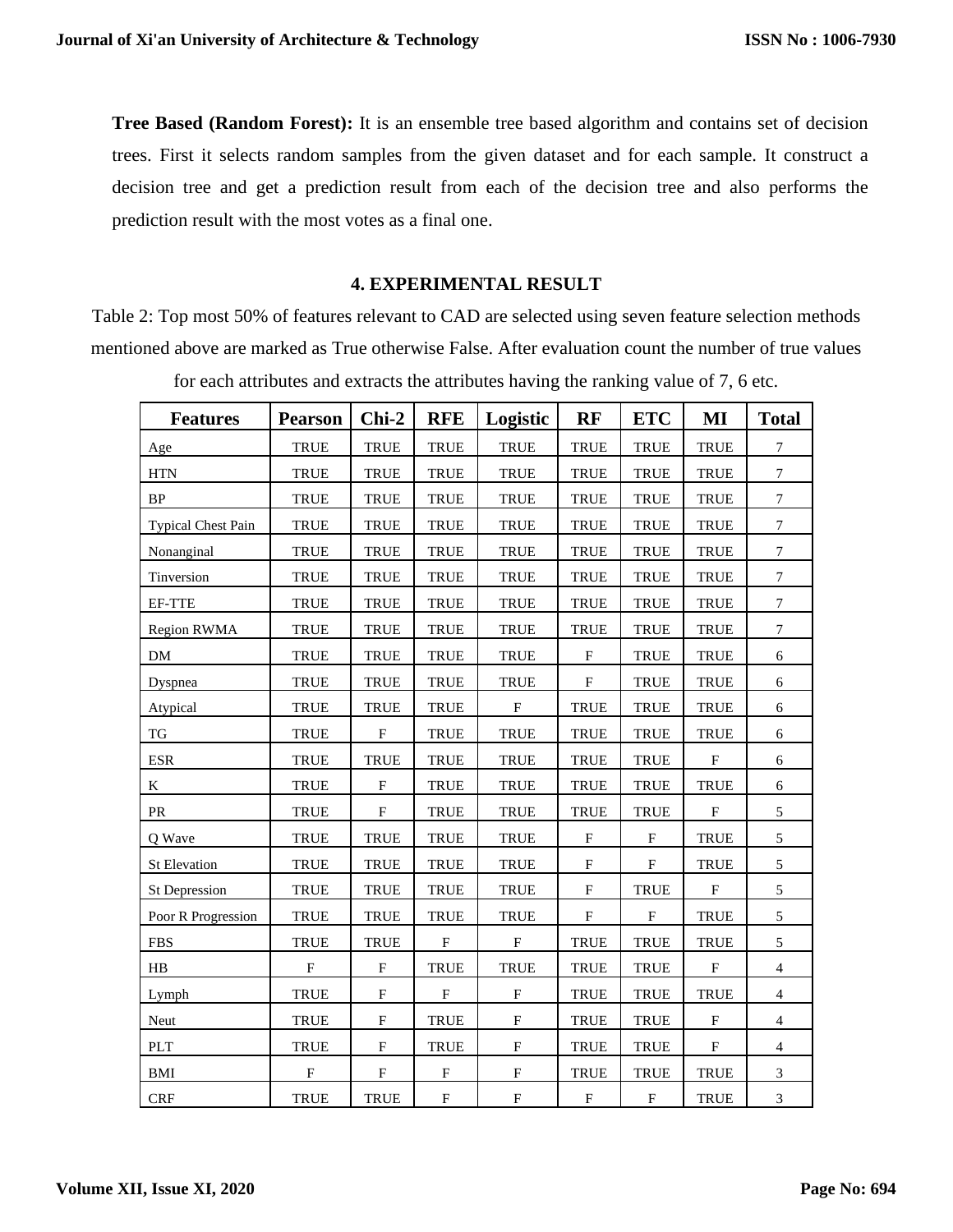| Diastolic Murmur                | <b>TRUE</b>             | TRUE                      | TRUE                      | ${\bf F}$                 | ${\bf F}$                 | ${\bf F}$                 | F           | $\mathfrak{Z}$   |
|---------------------------------|-------------------------|---------------------------|---------------------------|---------------------------|---------------------------|---------------------------|-------------|------------------|
| CR                              | <b>TRUE</b>             | F                         | F                         | ${\bf F}$                 | <b>TRUE</b>               | <b>TRUE</b>               | F           | 3                |
| $\rm BUN$                       | <b>TRUE</b>             | $\mathbf F$               | ${\bf F}$                 | ${\bf F}$                 | <b>TRUE</b>               | TRUE                      | ${\bf F}$   | $\overline{3}$   |
| Weight                          | ${\bf F}$               | ${\bf F}$                 | ${\bf F}$                 | ${\bf F}$                 | <b>TRUE</b>               | <b>TRUE</b>               | ${\bf F}$   | $\sqrt{2}$       |
| Length                          | ${\bf F}$               | $\boldsymbol{\mathrm{F}}$ | ${\bf F}$                 | $\mathbf F$               | <b>TRUE</b>               | TRUE                      | $\mathbf F$ | $\sqrt{2}$       |
| <b>Current Smoker</b>           | $\overline{\mathrm{F}}$ | <b>TRUE</b>               | ${\bf F}$                 | ${\bf F}$                 | $\rm F$                   | TRUE                      | ${\bf F}$   | $\overline{2}$   |
| $\mathbf{FH}% _{2}(X)$          | ${\bf F}$               | $\mathbf F$               | TRUE                      | TRUE                      | $\rm F$                   | $\mathbf F$               | ${\bf F}$   | $\sqrt{2}$       |
| Airway disease                  | ${\bf F}$               | <b>TRUE</b>               | TRUE                      | ${\bf F}$                 | ${\bf F}$                 | ${\bf F}$                 | ${\bf F}$   | $\overline{c}$   |
| DLP                             | $\overline{\mathrm{F}}$ | $\mathbf F$               | $\mathbf F$               | ${\bf F}$                 | $\mathbf F$               | <b>TRUE</b>               | <b>TRUE</b> | $\overline{2}$   |
| <b>Weak Peripheral</b><br>Pulse | ${\bf F}$               | <b>TRUE</b>               | ${\bf F}$                 | $\rm F$                   | ${\bf F}$                 | $\mathbf F$               | <b>TRUE</b> | $\boldsymbol{2}$ |
| Lung rales                      | ${\bf F}$               | $\mathbf F$               | TRUE                      | TRUE                      | $\rm F$                   | $\mathbf F$               | ${\bf F}$   | $\sqrt{2}$       |
| <b>Function Class</b>           | <b>TRUE</b>             | TRUE                      | ${\bf F}$                 | ${\bf F}$                 | ${\bf F}$                 | $\mathbf F$               | ${\rm F}$   | $\overline{c}$   |
| LowTH Ang                       | $\overline{F}$          | <b>TRUE</b>               | TRUE                      | $\mathbf F$               | $\mathbf F$               | $\overline{\mathrm{F}}$   | ${\bf F}$   | $\overline{2}$   |
| ${\rm LVH}$                     | $\mathbf F$             | TRUE                      | TRUE                      | $\mathbf F$               | $\mathbf F$               | $\mathbf F$               | $\mathbf F$ | $\overline{2}$   |
| ${\rm LDL}$                     | $\mathbf F$             | F                         | F                         | $\boldsymbol{\mathrm{F}}$ | <b>TRUE</b>               | TRUE                      | F           | $\overline{c}$   |
| ${\rm HDL}$                     | $\mathbf F$             | $\mathbf F$               | ${\rm F}$                 | ${\bf F}$                 | <b>TRUE</b>               | TRUE                      | ${\bf F}$   | $\sqrt{2}$       |
| Na                              | $\overline{\mathrm{F}}$ | $\mathbf F$               | ${\bf F}$                 | ${\bf F}$                 | ${\bf F}$                 | <b>TRUE</b>               | <b>TRUE</b> | $\overline{c}$   |
| <b>WBC</b>                      | $\mathbf F$             | $\mathbf F$               | ${\bf F}$                 | ${\bf F}$                 | TRUE                      | <b>TRUE</b>               | $\rm F$     | $\sqrt{2}$       |
| <b>VHD</b>                      | ${\bf F}$               | $\mathbf F$               | ${\rm F}$                 | ${\bf F}$                 | ${\bf F}$                 | TRUE                      | TRUE        | $\sqrt{2}$       |
| Obesity                         | $\mathbf F$             | $\mathbf F$               | ${\bf F}$                 | ${\bf F}$                 | $\mathbf F$               | $\overline{\mathrm{F}}$   | TRUE        | $\mathbf{1}$     |
| <b>Thyroid Disease</b>          | $\mathbf F$             | <b>TRUE</b>               | ${\bf F}$                 | ${\bf F}$                 | ${\bf F}$                 | $\boldsymbol{\mathrm{F}}$ | ${\bf F}$   | $\mathbf{1}$     |
| Edema                           | $\overline{\mathrm{F}}$ | TRUE                      | ${\bf F}$                 | ${\bf F}$                 | $\boldsymbol{\mathrm{F}}$ | $\mathbf F$               | ${\bf F}$   | $\mathbf{1}$     |
| Fmale                           | ${\bf F}$               | TRUE                      | $\mathbf F$               | $\mathbf F$               | $\mathbf F$               | $\mathbf F$               | $\mathbf F$ | $\mathbf{1}$     |
| Male                            | ${\bf F}$               | $\boldsymbol{\mathrm{F}}$ | ${\rm F}$                 | ${\bf F}$                 | $\boldsymbol{\mathrm{F}}$ | F                         | TRUE        | $\mathbf{1}$     |
| EX-Smoker                       | ${\bf F}$               | ${\bf F}$                 | ${\bf F}$                 | $\mathbf F$               | $\mathbf F$               | $\mathbf F$               | $\mathbf F$ | $\boldsymbol{0}$ |
| <b>CVA</b>                      | ${\bf F}$               | $\mathbf F$               | ${\bf F}$                 | ${\bf F}$                 | ${\bf F}$                 | ${\bf F}$                 | ${\rm F}$   | $\boldsymbol{0}$ |
| <b>CHF</b>                      | $\overline{\mathrm{F}}$ | $\overline{\mathrm{F}}$   | $\boldsymbol{\mathrm{F}}$ | $\mathbf F$               | $\mathbf F$               | $\boldsymbol{\mathrm{F}}$ | ${\bf F}$   | $\mathbf{0}$     |
| Systolic Murmur                 | F                       | $\mathbf F$               | ${\rm F}$                 | ${\bf F}$                 | ${\bf F}$                 | ${\bf F}$                 | ${\rm F}$   | $\overline{0}$   |
| <b>Exertional CP</b>            | ${\bf F}$               | ${\bf F}$                 | ${\bf F}$                 | ${\bf F}$                 | ${\bf F}$                 | ${\bf F}$                 | ${\bf F}$   | $\boldsymbol{0}$ |

# Table 3: Best Selected Features for CAD

| 14 Features | Age, DM, HTN, BP, Typical Chest Pain, Dyspnea, Atypical, Nonanginal, Tinversion,<br>TG, ESR, K, EF-TTE, Region RWMA.                                                                      |
|-------------|-------------------------------------------------------------------------------------------------------------------------------------------------------------------------------------------|
| 19 Features | Age, DM, HTN, BP, Typical Chest Pain, Dyspnea, Atypical, Nonanginal, Tinversion,<br>TG, ESR, K, EF-TTE, Region RWMA, PR, O Wave, St Elevation, St Depression,<br>Poor R Progression, FBS. |

The abbreviation used in the table 3 are: DM - Diabetes Mellitus, HTN – Hypertension, BP - Blood Pressure, TG – Triglyceride, ESR - Erythrocyte Sedimentation Rate, K – Potassium, EF - Ejection Fraction, Region with RWMA (Regional Wall Motion Abnormality)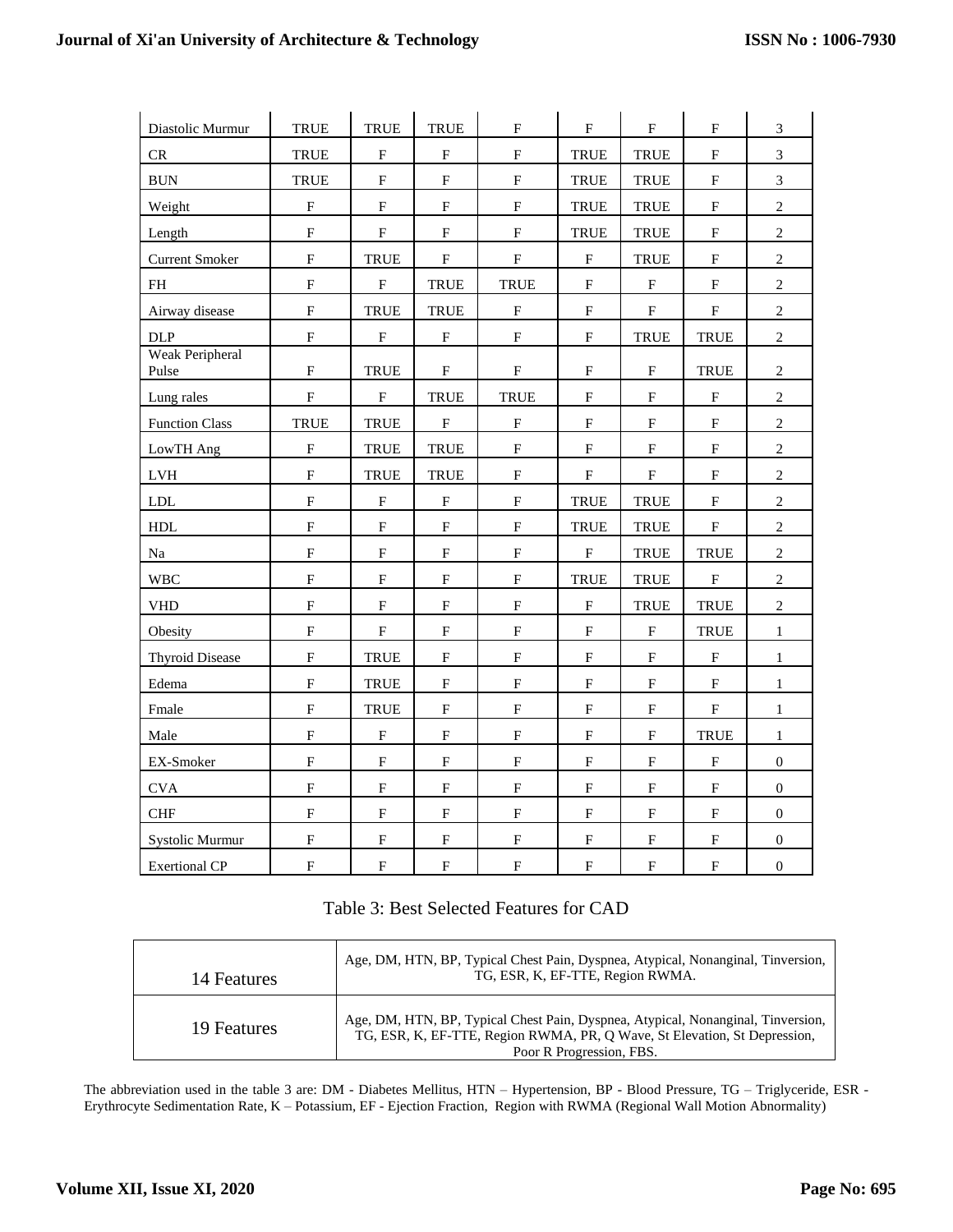# **4.1 SUPPORT VECTOR MACHINE**

SVM is a supervised machine learning algorithm most commonly used to solve both classification and regression problems. It is widely used for classification task as it produces good accuracy with low computational power. SVM generated a line that best separates the two classes of data points. This classifier aims in forming a hyperplane which will separate the classes the maximum amount as possible by adjusting the distance between the data points. It plots a hyperplane for each attribute as a coordinate that's present within the dataset. Classification is performed by identifying the hyperplane that divides one class from the opposite class. Hyperplane are often decided supported several kernels. For this technique three kernels are used namely, 'linear', 'rbf' and 'poly' [20]. To examine the effect of selected features we used a well known classification technique namely support vector machine was applied between all the features and with selected features. The evaluation metrics is listed in the below table.

Table 4: Comparison of selected features with all features using SVM Classifier

| <b>SVM</b> | All Features | 19 Features 14 Features |       |
|------------|--------------|-------------------------|-------|
| Accuracy   | 81.57        | 86.84                   | 88.15 |
| Precision  | 65.38        | 77.27                   | 80.95 |
| Recall     | 77.27        | 77.27                   | 77.27 |
|            |              |                         |       |

| 45 (TP)  | 9 (FP) |  |
|----------|--------|--|
| $5$ (FN) | 17(TN) |  |

*Fig 2 (a) Confusion Matrix of all Features*



49 (TP) 5 (FP)

5 (FN) 17 (TN)



5 (FN) 17 (TN)

50 (TP) 4 (FP)



*Fig 3: Result of Performance Metrics*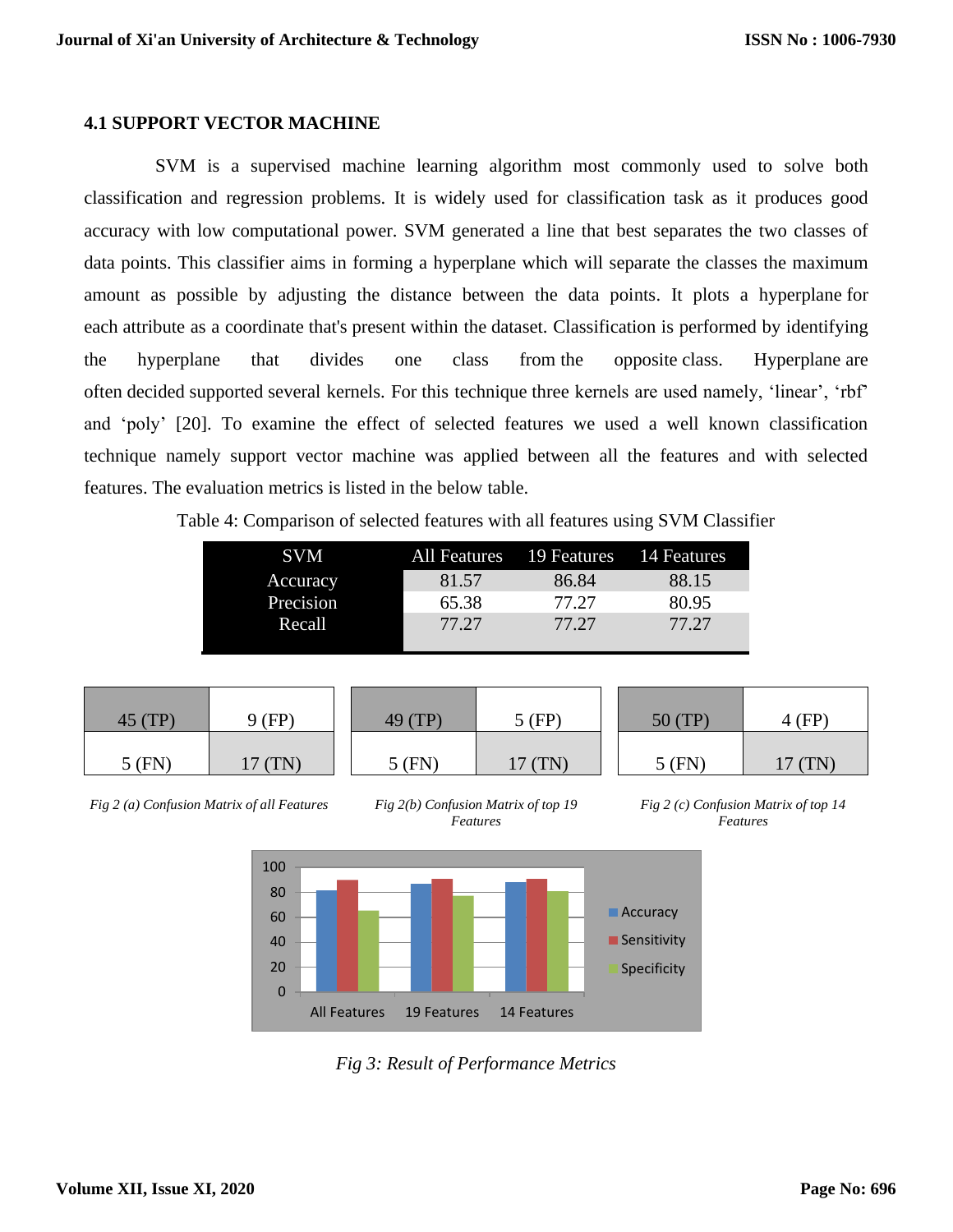### **5. CONCLUSION AND FUTURE WORK**

CAD is one of the leading causes for death worldwide so it is important to extract the relevant features from the dataset to achieve highest detection performance. In this paper, the proposed method of feature selection used some of the filter, wrapper and embedded methods to select the most relevant features this brings the facility of all the methods to get high performance result. The performance metrics like accuracy, sensitivity and specificity are compared between all features and the reduced set of features are experimented through a well known machine learning classification algorithm namely support vector machine. The results of selected features are 88.15% accuracy, 90.5% sensitivity and 80.95% specificity improved than the original features. In the future, we will hybrid some other filter, wrapper and embedded feature selection method with classifiers by fixing threshold value can advance to better performance.

# **REFERENCES**

[1] Kihel, Badra Khellat, and Samira Chouraqui. "Firefly optimization using artificial immune system for feature subset selection." Int. J. Intell. Eng. Syst 12.4 (2019): 337-347.

[2] Wang, H., Khoshgoftaar, T. M., & Gao, K. "A comparative study of filter-based feature ranking techniques." IEEE International Conference on Information Reuse & Integration (2010): pp. 43-48.

[3] B. Ghotra, S. Mcintosh, and A. E. Hassan, "A large scale study of the impact of feature selection techniques on defect classification models," in Proceedings of the 14th International Conference on Mining Software Repositories (MSR'17). IEEE Press, 2017, pp. 146–157.

[4] A. A. Shanab and T. Khoshgoftaar, "Filter-based subset selection for easy, moderate, and hard bioinformatics data," in 2018 IEEE International Conference on Information Reuse and Integration (IRI), 2018, pp. 372- 377.

[5] C.B. Gokulnath, S. Shantharajah, An optimized feature selection based on genetic approach and support vector machine for heart disease, Cluster Comput. (2018) 1–11.

[6] Ghasemi, F., Soleimani, N. B., & Nematbakhsh, N. "Feature Selection in Pre-Diagnosis Heart Coronary Artery Disease Detection." 2020 6th Int. [Conference on Web Research](https://ieeexplore.ieee.org/xpl/conhome/9118608/proceeding) , pp. 27 – 32, 2020

[7] Q. Al-Tashi, H. Rais, and S. Jadid, ''Feature selection method based on grey wolf optimization for coronary artery disease classification,'' in Proc. Int. Conf. Reliable Inf. Commun. Technol., 2018, pp. 257–266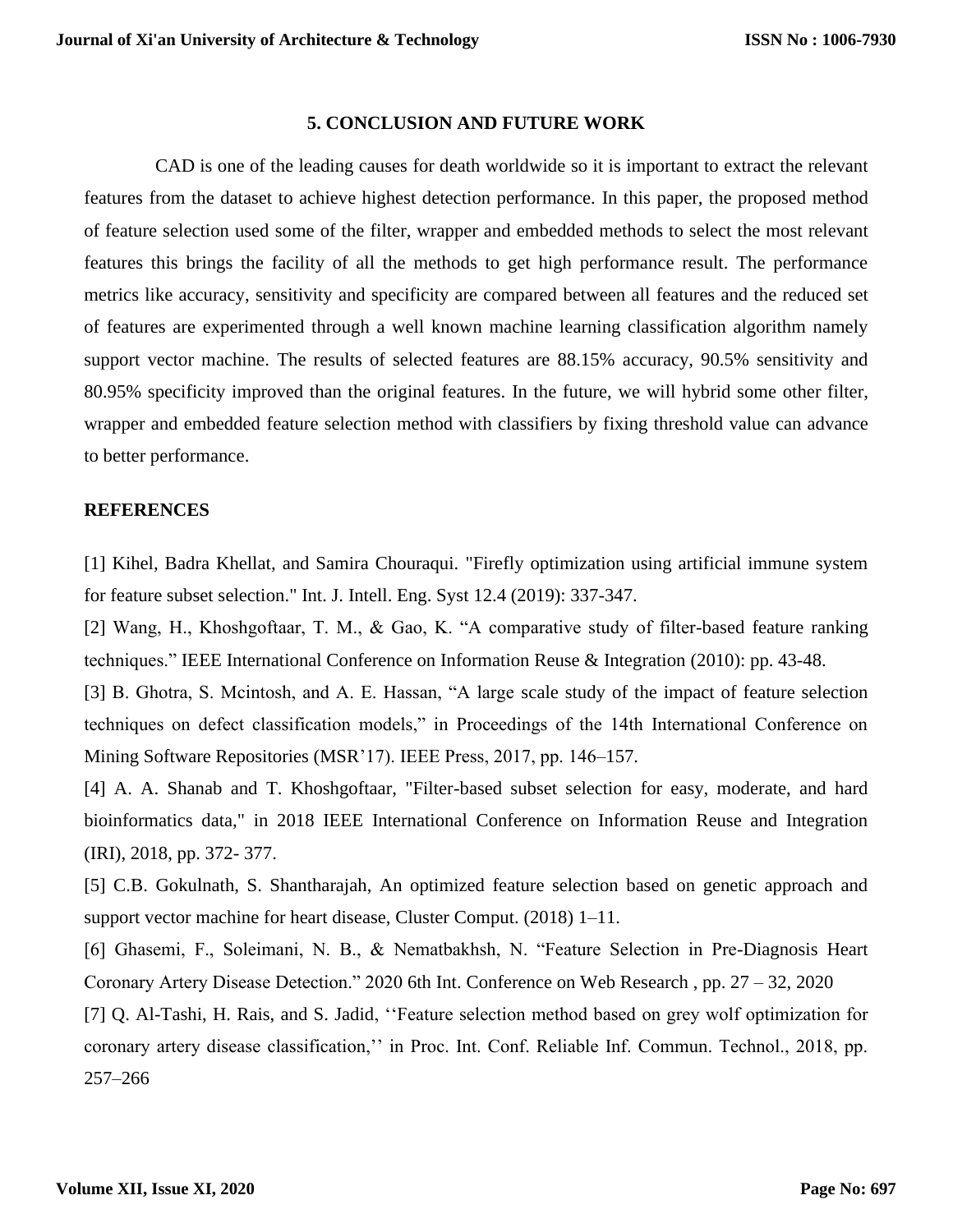[8] B. Kolukisa, H. Hacilar, G. Goy, M. Kus, B. Bakir-Gungor, A. Aral, V.C. Gungor, "Evaluation of Classification Algorithms, Linear Discriminant Analysis and a New Hybrid Feature Selection Methodology for the Diagnosis of Coronary Artery Disease", IEEE International Conference on Big Data (Big Data), (2018) 2232-2238

[9] J. Vijayashree and H. P. Sultana, ''A machine learning framework for feature selection in heart disease classification using improved particle swarm optimization with support vector machine

classifier,'' Program. Comput. Soft., vol. 44, no. 6, pp. 388–397, Nov. 2018

[10] C. B. Gokulnath and S. P. Shantharajah, "An optimized feature selection based on genetic approach and support vector machine for heart disease,'' Cluster Comput., 2018

[11] C.-J. Qin, Q. Guan, and X.-P. Wang, ''Application of ensemble algorithm integrating multiple criteria feature selection in coronary heart disease detection,'' Biomed. Eng., Appl., Basis Commun., vol. 29, no. 6, 2017, Art. no. 1750043.

[12] R. El-Bialy, M. A. Salamay, O. H. Karam, and M. E. Khalifa, "Feature Analysis of Coronary Artery Heart Disease Data Sets," Procedia Computer Science, vol. 65, pp. 459–468, 2015

[13] N.A. Setiawan, D.W. Prabowo and H.A. Nugroho, "Benchmarking of feature selection techniques for coronary artery disease diagnosis", International Conference on Information Technology and Electrical Engineering, 2014.

[14] Mokeddem S, Atmani B, Mokaddem M. Supervised feature selection for diagnosis of coronary artery disease based on genetic algorithm. Comput Sci Inform Technol (CS & IT). 2013, 41–51.

[15] R. Alizadehsani, J. Habibi, M.J. Hosseini, R. Boghrati, A. Ghandeharioun, B. Bahadorian, Z.A. Sani, "Diagnosis of coronary artery disease using data mining techniques based on symptoms and ecg features", Eur. J. Sci. Res. 82 (4) (2012) 542–553.

[16] R. Alizadehsani, J. Habibi, Z.A. Sani, H. Mashayekhi, R. Boghrati, A. Ghandeharioun, F. Alizadeh-Sani, "Diagnosing coronary artery disease via data mining algorithms by considering laboratory and echocardiography features", Res. Cardiovasc. Med. 2 (3) (2013) 133.

[17] K.Rajeswari, V.Vaithiyanathan, T.R. Neelakantan. Feature Selection in Ischemic Heart Disease Identification using Feed Forward Neural Networks. International Symposium on Robotics and Intelligent Sensors 2012 (IRIS 2012), Procedia Engineering, 2012; 41: 1818-1823.

[18] M. Anbarasi, E. Anupriya and N. Iyengar, "Enhanced Prediction of Heart Disease with Feature Subset Selection using Genetic Algorithm", International Journal of Engineering Science and Technology, vol. 2, no. 10, pp. 5370-5376, 2010.